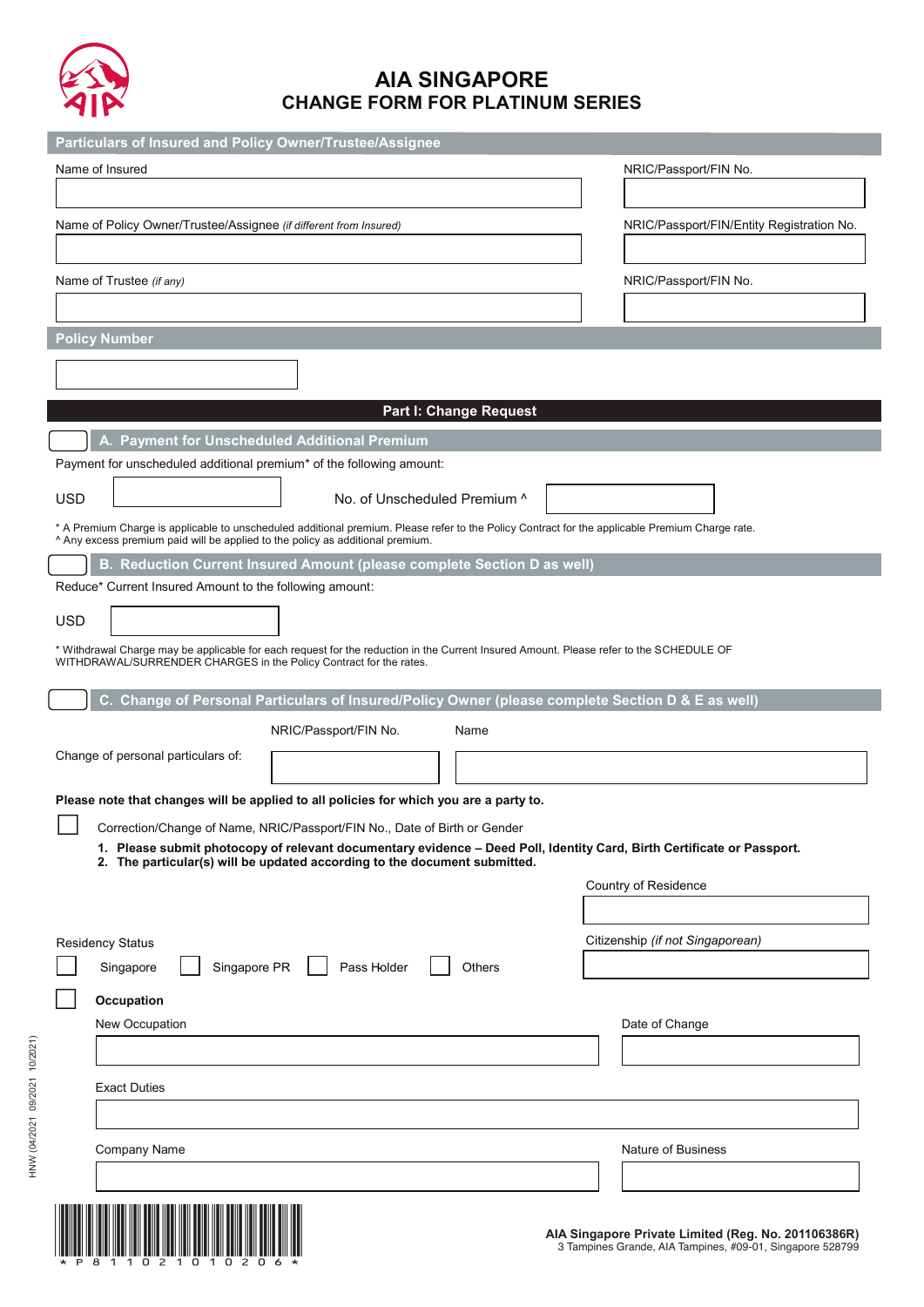## **D. Declaration on U.S. Person Status**

I/We hereby declare and agree that I am/we are not a "U.S. person" for U.S. federal income tax purposes and that I am/we are not acting for, or on behalf of a U.S. person. I/We understand that AIA Singapore, believing this event this statement is false, AIA Singapore reserves the right and shall be entitled to cancel or terminate this Policy/Policies and pay reasonable compensation to me/us in consideration of such cancellation or termination as may be required under Singapore laws.

I/We agree to notify AIA Singapore within 30 days of any change in my/our status as a U.S. person for the purposes of U.S. federal income tax. I/We agree to indemnify AIA Singapore in respect of any false or misleading information regarding my/our "U.S. person" status for U.S. federal income tax purposes.

I/We hereby declare and agree that I am/we are a "U.S. person" for U.S. federal income tax purposes.

I/We agree to notify AIA Singapore within 30 days of any change in my/our status as a U.S. person for the purposes of U.S. federal income tax. I/We agree to indemnify AIA Singapore in respect of any false or misleading information regarding my/our "U.S. person" status for U.S. federal income tax purposes.

*Note: Please submit W-9 form to us.*

# **E. Declaration On Common Reporting Standard**

I/We acknowledge that AIA Singapore Private Limited (AIA Singapore) is a reporting Singaporean financial institution as defined in the Income Tax (International Tax Compliance Agreements)(Common Reporting Standard) Regulations 2016 with reporting obligations to the Comptroller of Income Tax (Comptroller) under the Income Tax Act, Chapter 134, Singapore (Income Tax Act), and its regulations. I/We warrant that the information provided in this Application Form is true, complete and correct and understand and agree that AIA Singapore will rely on such information given by me/us in fulfilling its reporting obligations to the Comptroller.

Where I/we have furnished information concerning a third party (including but not limited to a Controlling Person), I/we confirm that such information has been provided to me/us directly or indirectly by the third party, and I/we know or have reason to believe that such information is not false or misleading in any material particular.

I/We understand and accept that should any information furnished by me/us be known to be false or misleading in any material particular, I/we may be prosecuted under the Income Tax Act for an offence which carries a penalty of a fine of up to S\$10,000 and/or imprisonment of up to two (2) years or such other penalties as may be prescribed under the Income Tax Act or its regulations, or any re-enactment or replacement thereof, at the time of commission of the offence.

#### *(For individuals)*

I/We further undertake to notify AIA Singapore within 30 days of any change to my/our country of residence for tax purposes or TIN (if any), and to complete, sign and submit to AIA Singapore my/our relevant particulars in the format prescribed by AIA Singapore in order for it to fulfil its reporting obligations under the Income Tax Act. I/we further undertake to provide AIA Singapore any documents and information that may be reasonably required in relation to the change of my/our country of residence for tax purposes.

#### *(For entities and other non-individuals)*

I/We further undertake to notify AIA Singapore within 30 days of any change to the Policyholder's or a Controlling Person's country of residence for tax purposes or TIN (if any) and to complete, sign and submit to AIA Singapore the relevant particulars of the Policyholder or Controlling Person relating to such change in the format prescribed by AIA Singapore in order for it to fulfil its reporting obligations under the Income Tax Act. I/we further undertake to provide AIA Singapore any documents and information that may be reasonably required in relation to the change of the Policyholder's or Controlling Person's country of residence for tax purposes.

Note: The term "Controlling Person" has the meaning given to it in the Common Reporting Standard in the Schedule to the Income Tax Act (International Compliance Agreements)(Common Reporting Standard) Regulations 2016.

I/We acknowledge and accept that AIA Singapore will rely on the self-certification relating to the Policyholder's/Controlling Persons' country of tax residence contained in this Application as applicable to all policies and products issued to the same person(s), and any information in any earlier self-certification inconsistent with the information provided above will be disregarded for the purposes of fulfilling its reporting obligations to the Comptroller.

Have you declared your tax residency with AIA before?

|  |  | No Please complete a Self-Certification Form. |
|--|--|-----------------------------------------------|
|--|--|-----------------------------------------------|

Yes, but there are changes to my tax residency. I have completed the self-certification below.

Yes, but there are no changes to my tax residency.

*Note: Do note that a separate Self-Certification Form is required for each Policyowner/Trustee/Assignee.*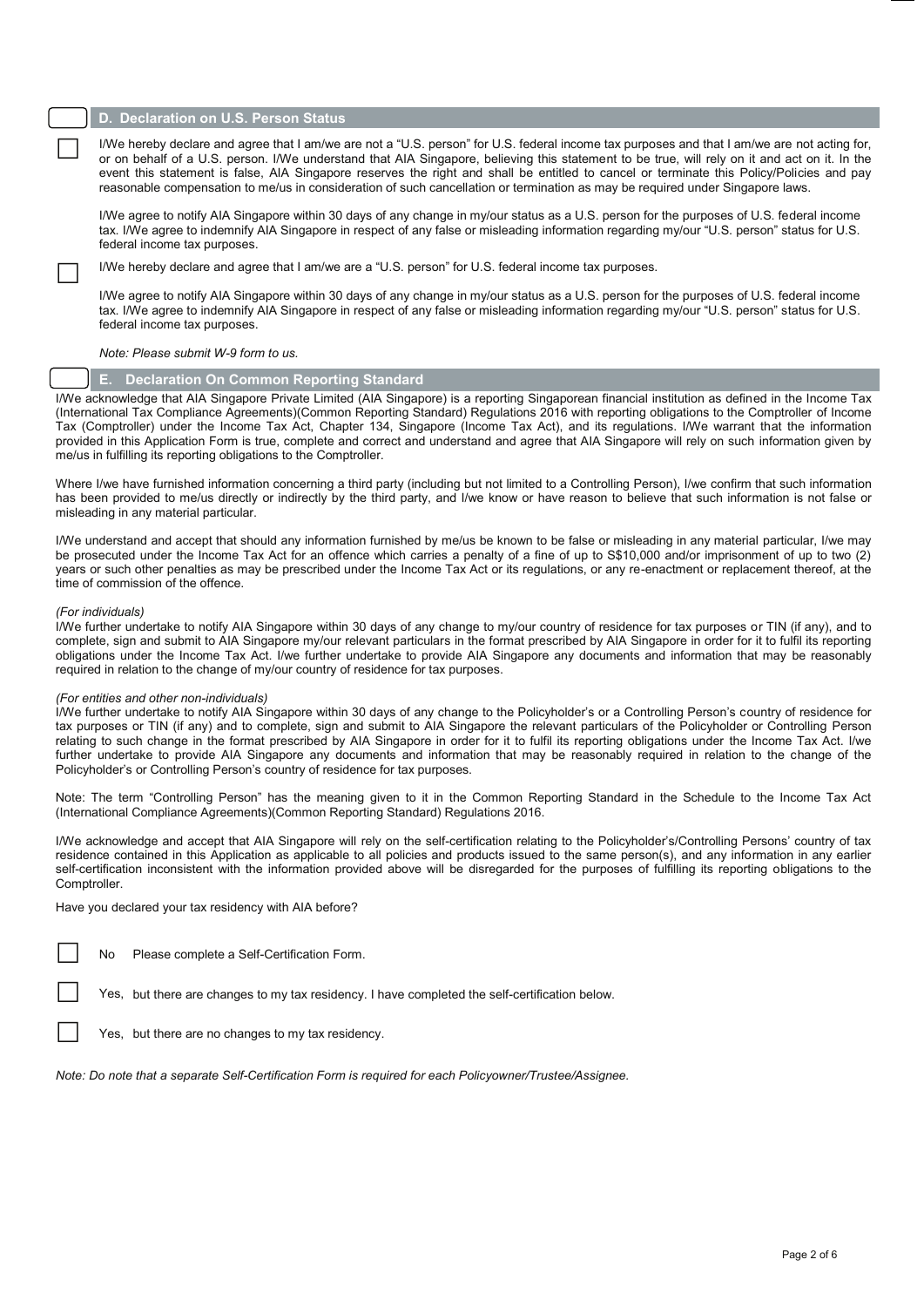| F. Increase Current Insured Amount (Part II - Health Declaration must also be completed)                                                                                                                                                         |                                                         |                                                                                         |                                         |               |  |  |
|--------------------------------------------------------------------------------------------------------------------------------------------------------------------------------------------------------------------------------------------------|---------------------------------------------------------|-----------------------------------------------------------------------------------------|-----------------------------------------|---------------|--|--|
|                                                                                                                                                                                                                                                  | Increase Current Insured Amount to the following amount |                                                                                         |                                         |               |  |  |
| <b>USD</b>                                                                                                                                                                                                                                       |                                                         |                                                                                         |                                         |               |  |  |
| Note: This is not applicable for AIA Platinum Legacy Preserver Series.                                                                                                                                                                           |                                                         |                                                                                         |                                         |               |  |  |
| G. Reinstatement/Others (Part II - Health Declaration must also be completed)                                                                                                                                                                    |                                                         |                                                                                         |                                         |               |  |  |
| Reinstatement                                                                                                                                                                                                                                    |                                                         |                                                                                         | Declaration of new medical condition(s) |               |  |  |
|                                                                                                                                                                                                                                                  | Review medical rating and/or exclusion                  |                                                                                         |                                         |               |  |  |
| Others. Please specify                                                                                                                                                                                                                           |                                                         |                                                                                         |                                         |               |  |  |
|                                                                                                                                                                                                                                                  |                                                         | <b>Part II: Health Declaration</b><br>Applicable for Increase in Current Insured Amount |                                         |               |  |  |
| WARNING: In accordance with Section 25(5) of the Insurance Act, as may be amended from time to time, you are to fully disclose in this form,<br>all facts which you know or ought to know failing which the insurance issued herein may be void. |                                                         |                                                                                         |                                         |               |  |  |
| A. Details of Insured and Policy Owner                                                                                                                                                                                                           |                                                         |                                                                                         |                                         |               |  |  |
| Occupation (Note: This will be updated on all policies for which you are a party to)                                                                                                                                                             |                                                         |                                                                                         |                                         |               |  |  |
|                                                                                                                                                                                                                                                  |                                                         |                                                                                         |                                         |               |  |  |
| <b>Exact duties</b>                                                                                                                                                                                                                              |                                                         |                                                                                         |                                         |               |  |  |
|                                                                                                                                                                                                                                                  |                                                         |                                                                                         |                                         |               |  |  |
|                                                                                                                                                                                                                                                  | Company's Name                                          |                                                                                         |                                         |               |  |  |
| Nature of Business                                                                                                                                                                                                                               |                                                         |                                                                                         |                                         |               |  |  |
|                                                                                                                                                                                                                                                  |                                                         |                                                                                         |                                         |               |  |  |
| <b>Business Address</b>                                                                                                                                                                                                                          |                                                         |                                                                                         |                                         |               |  |  |
|                                                                                                                                                                                                                                                  |                                                         |                                                                                         |                                         |               |  |  |
| B. Details of Existing and Pending Insurance Coverage on Insured                                                                                                                                                                                 |                                                         |                                                                                         |                                         |               |  |  |
|                                                                                                                                                                                                                                                  |                                                         |                                                                                         |                                         |               |  |  |
| Insurance Company                                                                                                                                                                                                                                |                                                         |                                                                                         |                                         |               |  |  |
| Country of Insurance Company                                                                                                                                                                                                                     | Singapore                                               | Singapore                                                                               | Singapore                               | Singapore     |  |  |
|                                                                                                                                                                                                                                                  | Non-Singapore                                           | Non-Singapore                                                                           | Non-Singapore                           | Non-Singapore |  |  |
| Death                                                                                                                                                                                                                                            |                                                         |                                                                                         |                                         |               |  |  |
| <b>Total &amp; Permanent Disability</b>                                                                                                                                                                                                          |                                                         |                                                                                         |                                         |               |  |  |
| <b>Critical Illness</b>                                                                                                                                                                                                                          |                                                         |                                                                                         |                                         |               |  |  |
| Personal Accident                                                                                                                                                                                                                                |                                                         |                                                                                         |                                         |               |  |  |
| Disability Income                                                                                                                                                                                                                                |                                                         |                                                                                         |                                         |               |  |  |
| Long Term Care                                                                                                                                                                                                                                   |                                                         |                                                                                         |                                         |               |  |  |
| <b>Others</b>                                                                                                                                                                                                                                    |                                                         |                                                                                         |                                         |               |  |  |
|                                                                                                                                                                                                                                                  |                                                         |                                                                                         |                                         |               |  |  |

*Your total coverage, including previous and concurrent applications within AIA and with other insurers, is an important and material fact which the Company uses to assess this policy.*

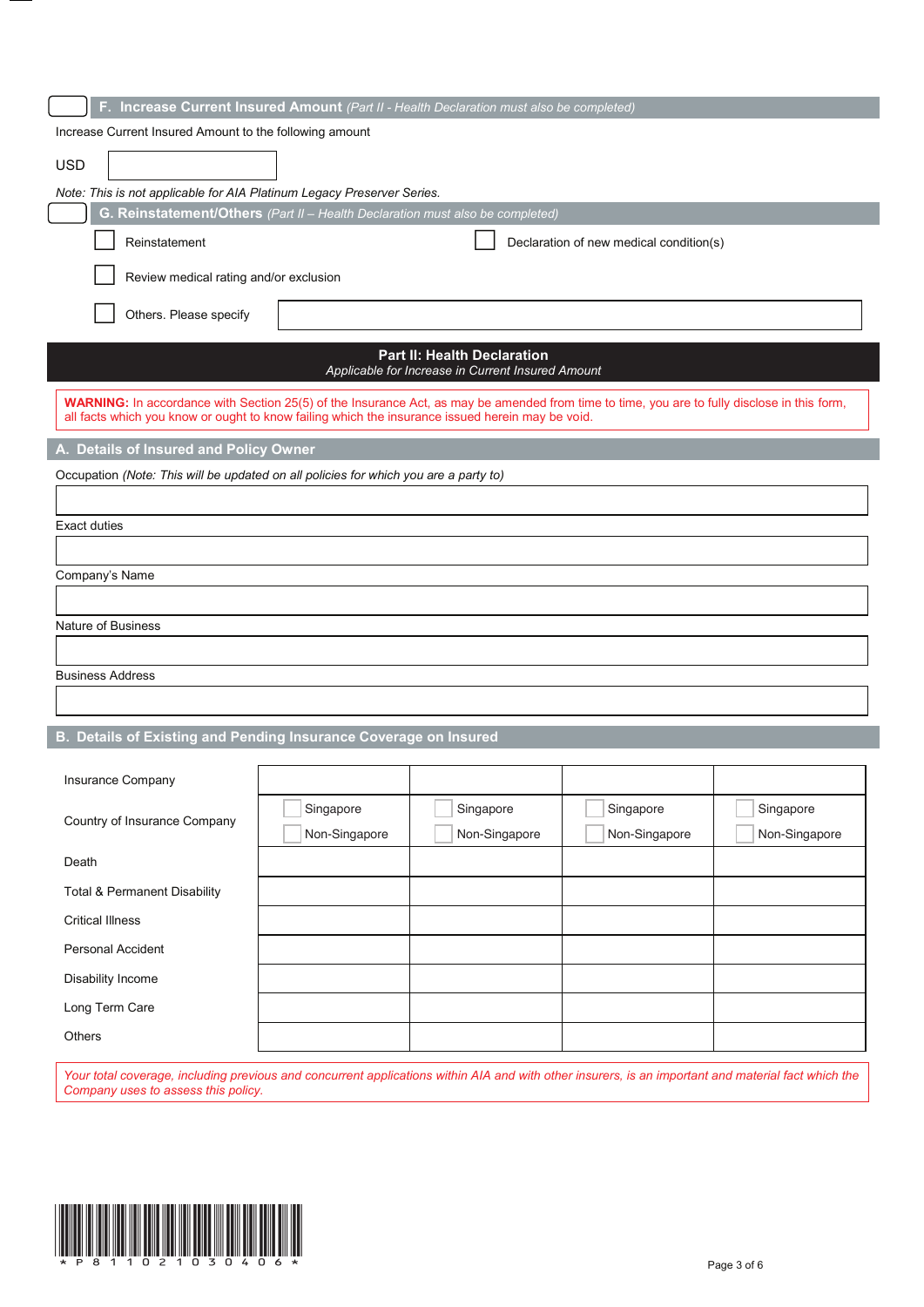|                                                                                                                                                                                                                                                            | C. Health and Lifestyle Questions on Insured                                                                                                                                                                                                    |                                                                                                                                                                                                                                                  |                         |  |         |  |  |
|------------------------------------------------------------------------------------------------------------------------------------------------------------------------------------------------------------------------------------------------------------|-------------------------------------------------------------------------------------------------------------------------------------------------------------------------------------------------------------------------------------------------|--------------------------------------------------------------------------------------------------------------------------------------------------------------------------------------------------------------------------------------------------|-------------------------|--|---------|--|--|
|                                                                                                                                                                                                                                                            | If your answer to any of the questions below is "Yes" please give details in the space provided under Remarks.<br>Yes<br>No<br>(For review of change in smoker status, the new status will apply to all policies for which you are a party to.) |                                                                                                                                                                                                                                                  |                         |  |         |  |  |
| 1. In the past 12 months, do you travel or live outside your country of residence for more than a total of 14 days in a year?<br>If yes, please give details on countries and cities visited, frequency per year, duration per trip and purpose of travel. |                                                                                                                                                                                                                                                 |                                                                                                                                                                                                                                                  |                         |  |         |  |  |
| 2. Do you intend to travel outside Singapore for a total of more than 90 days in a year, other than for leisure or social<br>purposes?                                                                                                                     |                                                                                                                                                                                                                                                 |                                                                                                                                                                                                                                                  |                         |  |         |  |  |
|                                                                                                                                                                                                                                                            |                                                                                                                                                                                                                                                 | If yes, please give details on country and cities visited, frequency per year and duration per trip.                                                                                                                                             |                         |  |         |  |  |
|                                                                                                                                                                                                                                                            |                                                                                                                                                                                                                                                 | 3. Are you now a member of a military force (except NS men) or are you engaged in any private flying or hazardous sports<br>or races other than as a fare-paying passenger on a regular scheduled airline?                                       |                         |  |         |  |  |
|                                                                                                                                                                                                                                                            |                                                                                                                                                                                                                                                 | 4. Is any application for or reinstatement of your life, critical life, accidental, medical, disability or health related insurance<br>policy pending or has it ever been declined, postponed, rated or modified in any way?                     |                         |  |         |  |  |
|                                                                                                                                                                                                                                                            |                                                                                                                                                                                                                                                 | 5. Was there any weight change of more than 5 kg in the past 12 months?                                                                                                                                                                          |                         |  |         |  |  |
|                                                                                                                                                                                                                                                            |                                                                                                                                                                                                                                                 | 6. Please provide your current height and weight (in meters and kilograms).                                                                                                                                                                      |                         |  | m       |  |  |
|                                                                                                                                                                                                                                                            |                                                                                                                                                                                                                                                 |                                                                                                                                                                                                                                                  |                         |  | kg      |  |  |
|                                                                                                                                                                                                                                                            |                                                                                                                                                                                                                                                 | 7. Have you smoked any forms of tobacco?                                                                                                                                                                                                         |                         |  |         |  |  |
|                                                                                                                                                                                                                                                            | a.                                                                                                                                                                                                                                              | If yes, please state type of tobacco and number of sticks per day.                                                                                                                                                                               |                         |  |         |  |  |
|                                                                                                                                                                                                                                                            |                                                                                                                                                                                                                                                 |                                                                                                                                                                                                                                                  | Type of tobacco:        |  |         |  |  |
|                                                                                                                                                                                                                                                            |                                                                                                                                                                                                                                                 |                                                                                                                                                                                                                                                  | Number of sticks:       |  | /day    |  |  |
|                                                                                                                                                                                                                                                            | b.                                                                                                                                                                                                                                              | If former smoker, please state the last time you smoked, type of tobacco and number of sticks per day.                                                                                                                                           |                         |  |         |  |  |
|                                                                                                                                                                                                                                                            |                                                                                                                                                                                                                                                 |                                                                                                                                                                                                                                                  | Date last smoked:       |  |         |  |  |
|                                                                                                                                                                                                                                                            |                                                                                                                                                                                                                                                 |                                                                                                                                                                                                                                                  | Type of tobacco:        |  |         |  |  |
|                                                                                                                                                                                                                                                            |                                                                                                                                                                                                                                                 |                                                                                                                                                                                                                                                  | Number of sticks:       |  | /day    |  |  |
|                                                                                                                                                                                                                                                            |                                                                                                                                                                                                                                                 | 8. Do you drink alcohol? If yes, how many glasses of alcohol do you consume a week?                                                                                                                                                              |                         |  |         |  |  |
|                                                                                                                                                                                                                                                            |                                                                                                                                                                                                                                                 |                                                                                                                                                                                                                                                  | Beer (330ml per can)    |  | Cans    |  |  |
|                                                                                                                                                                                                                                                            |                                                                                                                                                                                                                                                 |                                                                                                                                                                                                                                                  | Wine (100ml per glass)  |  | Glasses |  |  |
|                                                                                                                                                                                                                                                            |                                                                                                                                                                                                                                                 |                                                                                                                                                                                                                                                  | Spirits (30ml per tots) |  | Tots    |  |  |
|                                                                                                                                                                                                                                                            |                                                                                                                                                                                                                                                 | 9. Have you ever used any habit forming drugs narcotics or been treated for drug habits or consumed alcohol excessively or<br>received medical advice, counseling or treatment for alcoholism?                                                   |                         |  |         |  |  |
|                                                                                                                                                                                                                                                            |                                                                                                                                                                                                                                                 | 10. Since the date of application of the policy                                                                                                                                                                                                  |                         |  |         |  |  |
| a. Have you had or been advised to have, other than for routine employment purposes, any investigation, diagnostic tests,<br>health screening including but not limited to X-ray, ECG, ultrasound, biopsy, blood screen or urine tests?                    |                                                                                                                                                                                                                                                 |                                                                                                                                                                                                                                                  |                         |  |         |  |  |
|                                                                                                                                                                                                                                                            |                                                                                                                                                                                                                                                 | b. Have you had, been told to have, been treated for or suffered from symptoms of any of the following:                                                                                                                                          |                         |  |         |  |  |
|                                                                                                                                                                                                                                                            | ı.                                                                                                                                                                                                                                              | Stroke, high blood pressure, chest discomfort, heart murmur or any heart related disorder?                                                                                                                                                       |                         |  |         |  |  |
|                                                                                                                                                                                                                                                            | II.                                                                                                                                                                                                                                             | Pneumonia, asthma, chest or breathing complaints, tuberculosis or any other lung disorder?                                                                                                                                                       |                         |  |         |  |  |
|                                                                                                                                                                                                                                                            | m.                                                                                                                                                                                                                                              | Breast lumps or any other disorder of the breasts?                                                                                                                                                                                               |                         |  |         |  |  |
|                                                                                                                                                                                                                                                            | IV.                                                                                                                                                                                                                                             | Diabetes, raised cholesterol, or any Endocrine disorder, liver disease, Hepatitis B or any form of hepatitis or<br>Gastrointestinal disorder?                                                                                                    |                         |  |         |  |  |
|                                                                                                                                                                                                                                                            | v.                                                                                                                                                                                                                                              | Kidney disease, blood, protein or sugar in urine, or any abnormality of the genitourinary system, or blood in<br>stools?                                                                                                                         |                         |  |         |  |  |
|                                                                                                                                                                                                                                                            | Vi.                                                                                                                                                                                                                                             | Cancer, tumour or growths of any kind, AIDS, HIV infection or sexually transmitted disease?                                                                                                                                                      |                         |  |         |  |  |
|                                                                                                                                                                                                                                                            | VII.                                                                                                                                                                                                                                            | Fits, epilepsy, mental disorder, disorder affecting nervous system, or any other disorders or physical<br>disabilities/defects, impairments, deformities, and/or any conditions affecting mobility, sight and/or hearing not<br>mentioned above? |                         |  |         |  |  |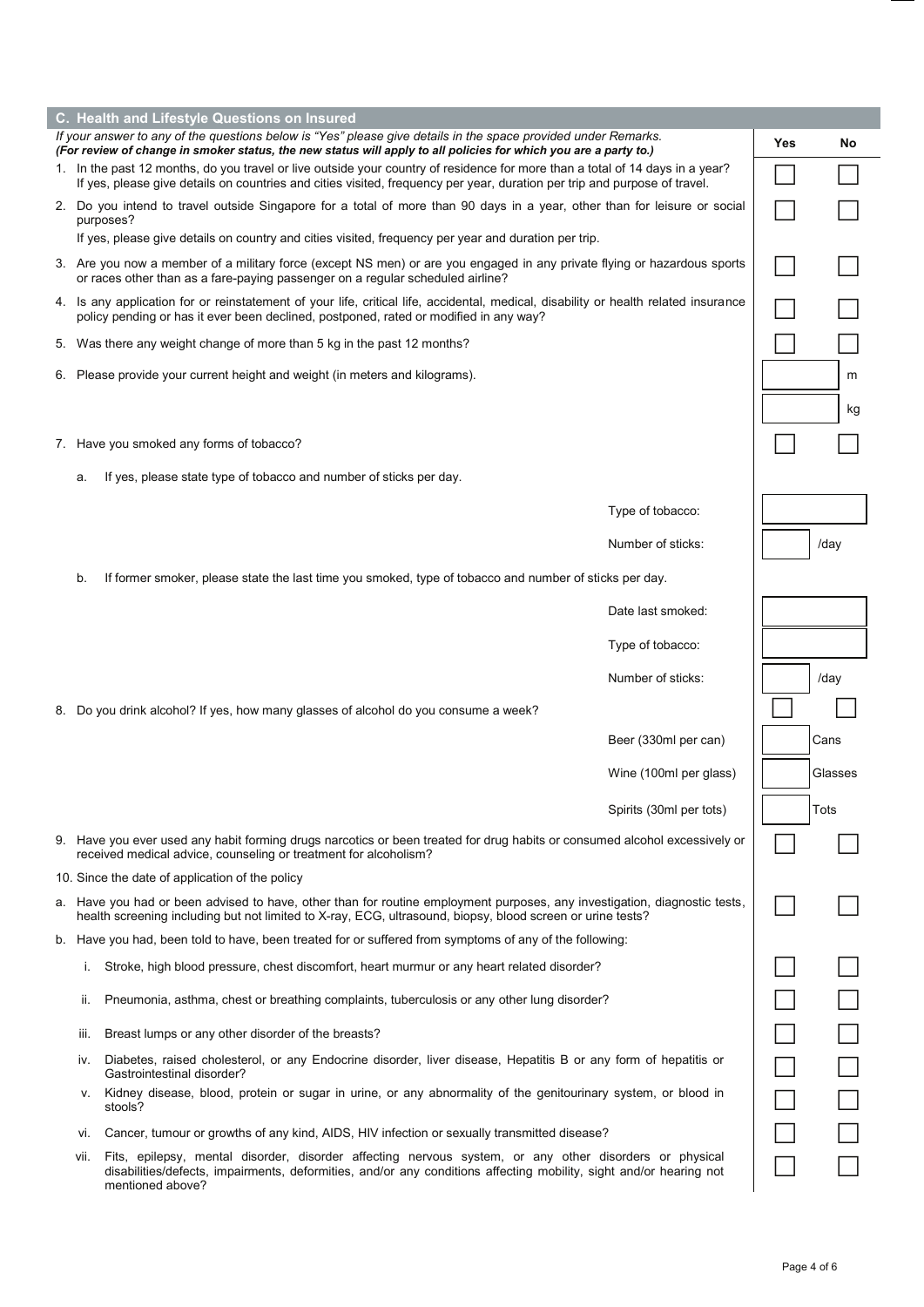| If your answer to any of the questions below is "Yes" please give details in the space provided under Remarks.<br>(For review of change in smoker status, the new status will apply to all policies for which you are a party to.)<br>11. Have either of your natural parents or any siblings died or suffered from cancer, heart disease, stroke, high blood<br>pressure, diabetes, kidney disease, mental disorder, or any hereditary disease before the age of 60?<br>Please provide details. |  |  |  |                                          | No |
|--------------------------------------------------------------------------------------------------------------------------------------------------------------------------------------------------------------------------------------------------------------------------------------------------------------------------------------------------------------------------------------------------------------------------------------------------------------------------------------------------|--|--|--|------------------------------------------|----|
| Age at Death<br><b>Age at Onset</b><br><b>Current Age</b><br><b>Illness</b><br>(if deceased)                                                                                                                                                                                                                                                                                                                                                                                                     |  |  |  | <b>Relationship to</b><br><b>Insured</b> |    |
|                                                                                                                                                                                                                                                                                                                                                                                                                                                                                                  |  |  |  |                                          |    |
|                                                                                                                                                                                                                                                                                                                                                                                                                                                                                                  |  |  |  |                                          |    |
|                                                                                                                                                                                                                                                                                                                                                                                                                                                                                                  |  |  |  |                                          |    |
| <b>Remarks</b>                                                                                                                                                                                                                                                                                                                                                                                                                                                                                   |  |  |  |                                          |    |
|                                                                                                                                                                                                                                                                                                                                                                                                                                                                                                  |  |  |  |                                          |    |

## **Declaration and Authorisation**

- 1. I hereby request that the policy(ies) stated in this form be changed in accordance with the above application.
- 2. I understand and agree that no application is valid until this Change Form is received by AIA Singapore Private Limited ("AIA Singapore") during the life time of the Insured and is finally accepted by AIA Singapore.
- 3. I understand and agree that application shall not be considered as effected by reason of any money paid or settlement made in payment of, or on account of any premium, until this form has been duly approved by the authorised Officer of AIA Singapore.
- 4. I understand and agree that my application is subject to the terms and conditions as stated in the Policy Contract and is effective only when it has been officially and notified to me by AIA Singapore.
- 5. I confirm that the above answers, given by me, are full, complete and true and agree that they form part of any policy issued, reinstated or amended, where these answers are, or may be, relied upon by AIA Singapore.
- 6. I understand and agree that the application of the Contracts (Rights of Third Parties) Act (Cap.53B) and any subsequent revision or replacement thereof is expressly excluded insofar as my policy is concerned.
- 7. I understand and agree that if AIA Singapore accepts my application, the Incontestability and Suicide Provisions (if any) thereof shall have effect from the approval date of each layer of Current Insured Amount.
- 8. For Increase in Current Insured Amount, I have received a copy of (a) Benefit Illustration (b) Product Summary and (c) "Your Guide to Life Insurance", the contents of which have been explained to me to my satisfaction.
- I/We hereby authorise, agree and consent to AIA Singapore, its associated persons/organisations, its and their third party service providers and its and their representatives, whether within or outside Singapore (collectively "**AIA Persons**") to collect, use, disclose, store, retain and/or process (collectively, "**Use**") all personal data and information ("Personal Data") that had/has been provided to AIA Persons and/or that AIA Persons possess about me/us (whether from me/us or a third party), in the manner and for the purposes described in the AIA Personal Data Policy ("**PD Policy**"), including but not limited to, processing of this Application/form and/or to provide subsequent advice or services to me/us in relation to this Application/Policy/form/AIA Vitality Programme and/or any other existing or future policy/policies/programmes that I/we may hold/participate with AIA Singapore. Without prejudice to the foregoing, I/we agree to comply with the terms of the PD Policy, including where such PD Policy is amended from time to time by AIA Singapore in accordance with its terms. Where Personal Data of another person is disclosed by me/us, I/we represent and warrant that I/we have obtained the consent of the individual concerned, except to the extent such consent is not required under relevant laws: (i) to collect such Personal Data; (ii) to disclose such Personal Data to the AIA Persons; and (iii) for the AIA Persons to Use such Personal Data in the manner and for the purposes described in the PD Policy. I/We hereby specifically waive (on our own behalf and on behalf of each such other person, and I/we represent and warrant that such other person has granted me/us authority to so waive) any right to bring a claim of any nature against any of the AIA Persons in respect of any above-mentioned Use and/or any Use of Personal Data in the nature of or for any of the purposes described above or in the PD Policy. I/We hereby agree to indemnify AIA Persons for all losses and damages that AIA Persons may suffer in the event that I/we are in breach of any representation and warranty provided by me/us herein. This authorisation shall bind my/our successors and assignees, and remains valid, notwithstanding death, irrespective of whether or not my/our Application/form is accepted by AIA Singapore. A photocopy of this authorisation shall be valid and effective as the original.